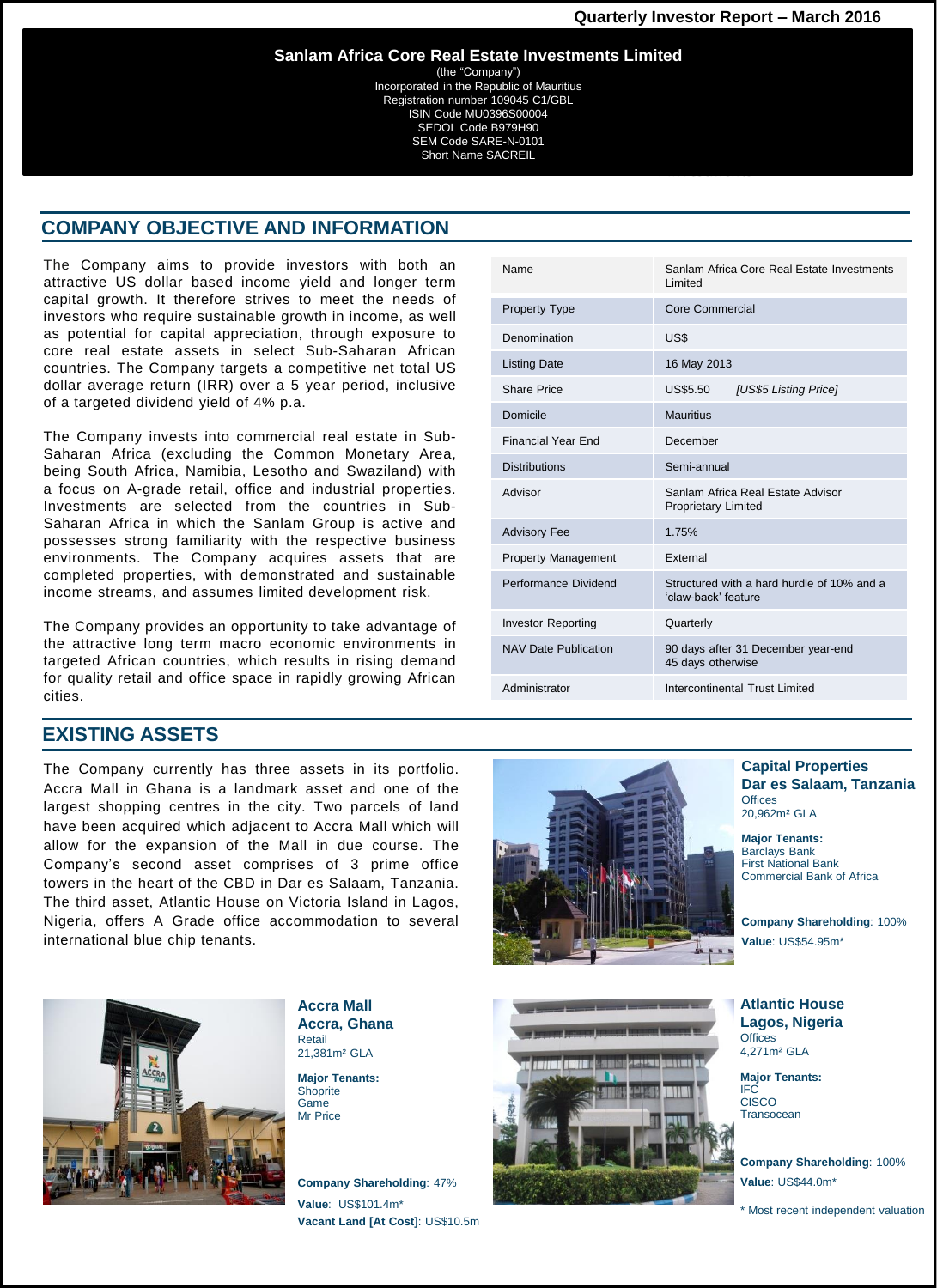(the "Company") Incorporated in the Republic of Mauritius Registration number 109045 C1/GBL ISIN Code MU0396S00004 SEDOL Code B979H90 SEM Code SARE-N-0101 Short Name SACREIL

# **KEY RATIOS**

|                           | <b>Actual</b> | <b>Maximum</b> |
|---------------------------|---------------|----------------|
| Country Allocation*:      |               |                |
| $\cdot$ Ghana             | 10.5%         | 45%            |
| • Tanzania                | 11.0%         | 45%            |
| • Nigeria                 | 8.8%          | 45%            |
| Single Asset Allocation*: |               |                |
| • Accra Mall              | 10.5%         | 35%            |
| • Capital Properties      | 11.0%         | 35%            |
| • Atlantic House          | 8.8%          | 35%            |
|                           | <b>Actual</b> | <b>Target</b>  |
| Loan to Value**           | 32.3%         | $40\% - 45\%$  |
| <b>Sector Allocation</b>  |               |                |
| • Retail                  | 34.7%         | 55%-65%        |
| • Office                  | 65.3%         | 25%-35%        |
| • Industrial              | $0\%$         | $5% - 15%$     |

\*Allocation is calculated with reference to the relevant Gross Asset Value (GAV) divided by the larger of the initial targeted GAV of \$500m and the actual portfolio GAV as at 31 March 2016 (\$151.5m)

\*\* Maximum of 50% may only be exceeded for a period of 12 months

## **NET ASSET VALUE & DIVIDEND**

|          | <b>Total NAV</b><br>(Including<br><b>B</b> shares) | <b>A Shares</b><br>in issue | <b>NAV per</b><br><b>Class A</b><br><b>Share</b> | <b>Declared</b><br><b>Dividend</b><br>per share | <b>Annualise</b><br>d total<br>return<br>since<br>listing | 1 year<br><b>Annuali</b><br>sed total<br>return |
|----------|----------------------------------------------------|-----------------------------|--------------------------------------------------|-------------------------------------------------|-----------------------------------------------------------|-------------------------------------------------|
| Listing  | \$55.5m                                            | 9.1 <sub>m</sub>            | \$5.0000                                         |                                                 |                                                           |                                                 |
| Jun 2013 | \$59.6m                                            | 9.1 <sub>m</sub>            | \$5.3705                                         |                                                 |                                                           |                                                 |
| Sep 2013 | \$61.1m                                            | 9.1 <sub>m</sub>            | \$5.4557                                         |                                                 |                                                           |                                                 |
| Dec 2013 | \$64.8m                                            | 9.1 <sub>m</sub>            | \$5.7471                                         | \$0.1337                                        | 23.27%                                                    | 23.27%*                                         |
| Mar 2014 | \$64.4m                                            | 9.1 <sub>m</sub>            | \$5.7020                                         |                                                 |                                                           |                                                 |
| Jun 2014 | \$86.2m                                            | 12.6m                       | \$5.8511                                         | \$0.1520                                        | 16.80%                                                    | 11.49%                                          |
| Sep 2014 | \$88.4m                                            | 12.6m                       | \$5.9847                                         |                                                 |                                                           |                                                 |
| Dec 2014 | \$114.0m                                           | 16.6m                       | \$6.0596                                         | \$0.0779                                        | 15.61%                                                    | 10.66%                                          |
| Mar 2015 | \$113.1m                                           | 16.6m                       | \$6.0647                                         |                                                 |                                                           |                                                 |
| Jun 2015 | \$113.0m                                           | 16.6m                       | \$6.0620                                         | \$0.0723                                        | 12.61%                                                    | 7.72%                                           |
| Sep 2015 | \$112.4m                                           | 16.6m                       | \$6.0276                                         |                                                 |                                                           |                                                 |
| Dec 2015 | \$108.0m                                           | 16.6m                       | \$5.7959                                         | \$0.1714                                        | 8.91%                                                     | $-1.89%$                                        |
| Mar 2016 | \$105.7m                                           | 16.6m                       | \$5.6720                                         |                                                 |                                                           |                                                 |





## **DIRECTORS COMMENTARY**

#### **COMPANY OVERVIEW**

The Company is nearing its third anniversary since listing on the Stock Exchange of Mauritius. In this time, all US\$100m of the initial capital has been drawn down to fund acquisitions in Ghana, Tanzania and Nigeria. Trading in the Company's stock has been fairly illiquid.

#### **COMPANY REVIEW FOR THE QUARTER ENDED 31 MARCH 2016**

The region continued to suffer an economic slowdown. Some of the reasons for this slowdown are country specific, whilst others are more macroeconomic and influenced by world events. The sustained slump in commodity markets, falling growth expectations and concerning sovereign debt burdens have also contributed to weaker local trading conditions.

*Accra Mall*'s trading conditions have remained largely resilient, with only a marginal impact on operations from the current economic downturn. The small initial retail expansion and the refurbishment of the food court have been completed.

\*equals annualised return since listing (May 2013)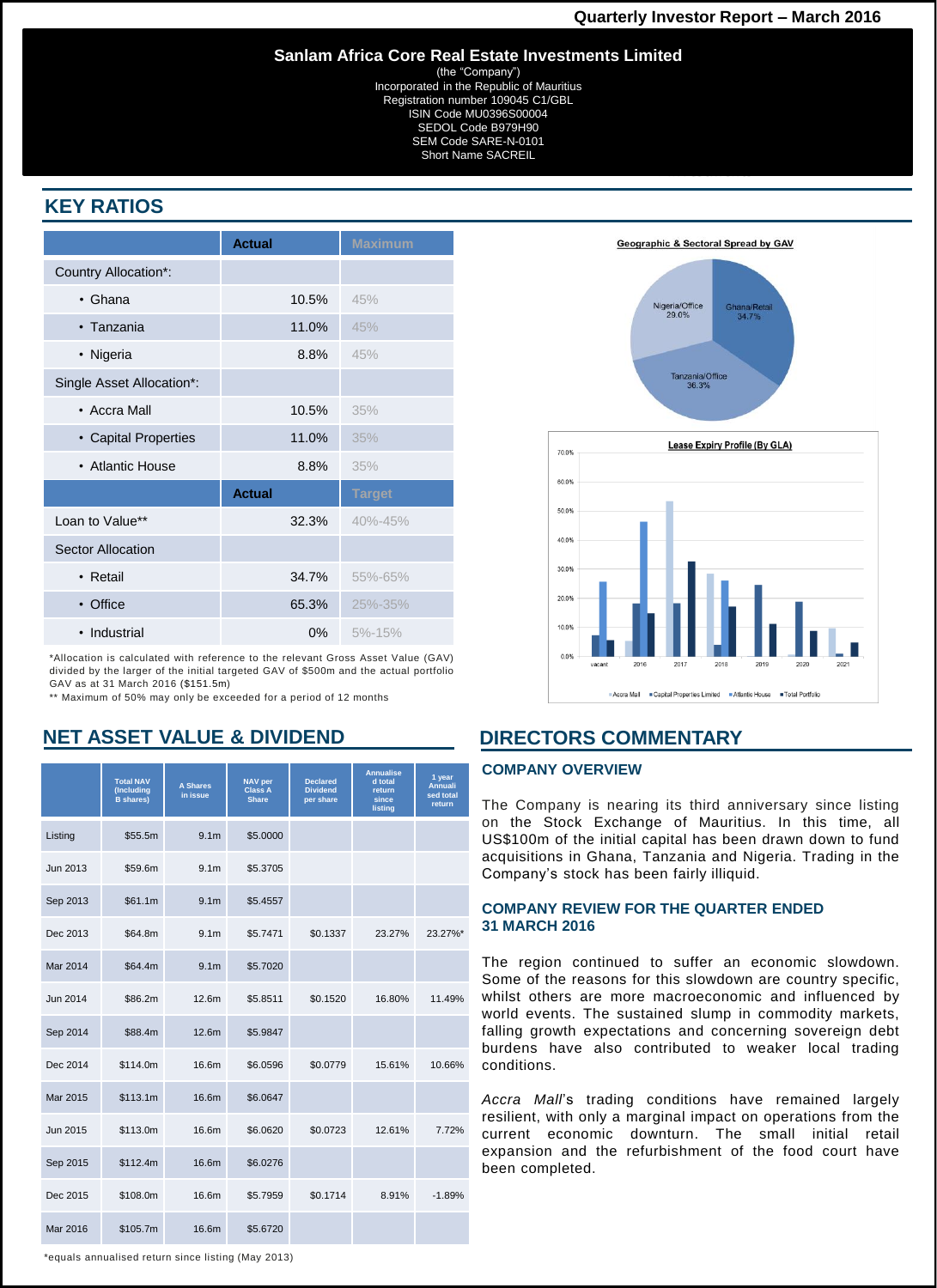(the "Company") Incorporated in the Republic of Mauritius Registration number 109045 C1/GBL ISIN Code MU0396S00004 SEDOL Code B979H90 SEM Code SARE-N-0101 Short Name SACREIL

## **DIRECTORS COMMENTARY** (CONTINUED)

#### **COMPANY REVIEW FOR THE QUARTER ENDED 31 MARCH 2016** (CONTINUED)

*Atlantic House* continues to experience high vacancy rates in a weakening Nigerian economy. There is also increased competition due to a significant increase in lettable office space in Lagos, with new developments becoming available for occupation. These market conditions have resulted in a decrease in the market rentals.

*Capital Properties* currently has a temporarily increased vacancy rate, mainly due to the imminent refurbishment of one of its office towers. Notwithstanding this, its operational performance remains as expected.

The Company's Net Asset Value per share as at 31 March 2016 was US\$ 5.6720. The Loan to Value Ratio (total 3rd party debt divided by the total gross asset value) was reduced from 32.82% to 32.28%, in aggregate.

#### **COMPANY OUTLOOK**

Notwithstanding the current economic headwinds being experienced across the region and greater global economy, we do not believe that the longer term trend of real economic growth in the region, will be altered. Consequently, the Company continues to pursue its strategy of growing its portfolio of assets, and is currently evaluating acquisition and expansion opportunities.

The Company intends to raise further capital in order to fund the future asset acquisitions and expansions. The consequent increase in the Company's market capitalization may also improve the liquidity of its shares over time.

The challenging business and economic environment across the region is anticipated to continue in the foreseeable future and therefore trading conditions for the assets are likely to remain under pressure.

## **FINANCIAL INFORMATION**

### **STATEMENT OF CASHFLOWS**

|                                                  | Unaudited for the<br>period ended 31<br><b>March 2016</b> | Unaudited for the<br>period ended 31<br><b>March 2015</b> |
|--------------------------------------------------|-----------------------------------------------------------|-----------------------------------------------------------|
|                                                  | US\$                                                      | US\$                                                      |
| Net cash utilised in operating activities        | (1, 155, 829)                                             | (366, 274)                                                |
| Net cash flows utilised in financing activities  | -                                                         | (1,032,569)                                               |
| Net decrease in cash and cash equivalents        | (1, 155, 829)                                             | (1,398,843)                                               |
| Cash and cash equivalents at beginning of period | 1.911.775                                                 | 10.519.262                                                |
| Cash and cash equivalents at end of period       | 755.946                                                   | 9.120.419                                                 |

### **STATEMENT OF CHANGES IN NET ASSETS ATTRIBUTABLE TO SHAREHOLDERS**

|                                                                        |                    | Net assets attributable to |              |             |
|------------------------------------------------------------------------|--------------------|----------------------------|--------------|-------------|
|                                                                        | Class A            | Class B                    | Class C      | Total       |
| 2015 (RESTATED)                                                        | <b>USS</b>         | US\$                       | <b>USS</b>   | US\$        |
| At 1 January 2015                                                      | 100.809.466        | 13.220.177                 | 100          | 114.029.743 |
| Additional dividend paid                                               | ٠                  | (1.032.569)                | ٠            | (1,032,569) |
| Increase in net assets attributable to shareholders from<br>operations | 85,790             | 10.314                     | ٠            | 96.104      |
| Unaudited as at 31 March 2015                                          | 100,895,256        | 12,197,922                 | 100          | 113,093,278 |
| Number of shares in issue                                              | 16,636,409         | 2,000,000                  | 100          |             |
| Net Asset Value per share                                              | <b>US\$ 6,0647</b> | <b>US\$ 6,0990</b>         | US\$1        |             |
|                                                                        |                    |                            |              |             |
|                                                                        |                    | Net assets attributable to |              |             |
|                                                                        | Class A            | Class B                    | Class C      | Total       |
| 2016                                                                   | <b>USS</b>         | US\$                       | <b>USS</b>   | US\$        |
| At 1 January 2016                                                      | 96.423.531         | 11.591.869                 | 100          | 108.015.500 |
| Decrease in net assets attributable to shareholders<br>from operations | (2,061,011)        | (247, 771)                 | ٠            | (2,308,782) |
| Unaudited as at 31 March 2016                                          | 94,362,520         | 11,344,098                 | 100          | 105,706,718 |
| Number of shares in issue                                              | 16,636,409         | 2,000,000                  | 100          |             |
| Net Asset Value per share                                              | <b>US\$ 5,6720</b> | <b>US\$ 5,6720</b>         | <b>US\$1</b> |             |

### **STATEMENT OF FINANCIAL POSITION**

|                                                                                                                     | Unaudited as at                                          | Audited as at                        |
|---------------------------------------------------------------------------------------------------------------------|----------------------------------------------------------|--------------------------------------|
|                                                                                                                     | 31 March 2016                                            | 31 December 2015                     |
| Assets                                                                                                              | US\$                                                     | US\$                                 |
| Cash and cash equivalents                                                                                           | 755,946                                                  | 1,911,775                            |
| Loan receivable                                                                                                     | 46,994,657                                               | 45,340,208                           |
| Interest receivable                                                                                                 | 1,188,271                                                | 943,940                              |
| Other receivables and prepayments                                                                                   | 343,605                                                  | 324,049                              |
| Financial assets at fair value through profit or loss                                                               | 61,058,068                                               | 60,253,645                           |
| <b>Total Assets</b>                                                                                                 | 110.340.547                                              | 108,773,617                          |
| Liabilities<br>Advisory fees payable<br>Dividend payable<br>Other payables and accruals<br><b>Total Liabilities</b> | (1,315,295)<br>(3, 193, 670)<br>(124,864)<br>(4,633,829) | (670, 920)<br>(87, 197)<br>(758,117) |
| Net assets attributable to shareholders                                                                             | 105,706,718                                              | 108,015,500                          |
| Net assets attributable to:<br>Class A                                                                              | 94,362,520                                               | 96,423,531                           |
| Class B                                                                                                             | 11,344,098                                               | 11,591,869                           |
| Class C                                                                                                             | 100                                                      | 100                                  |
| Net assets attributable to shareholders                                                                             | 105,706,718                                              | 108,015,500                          |